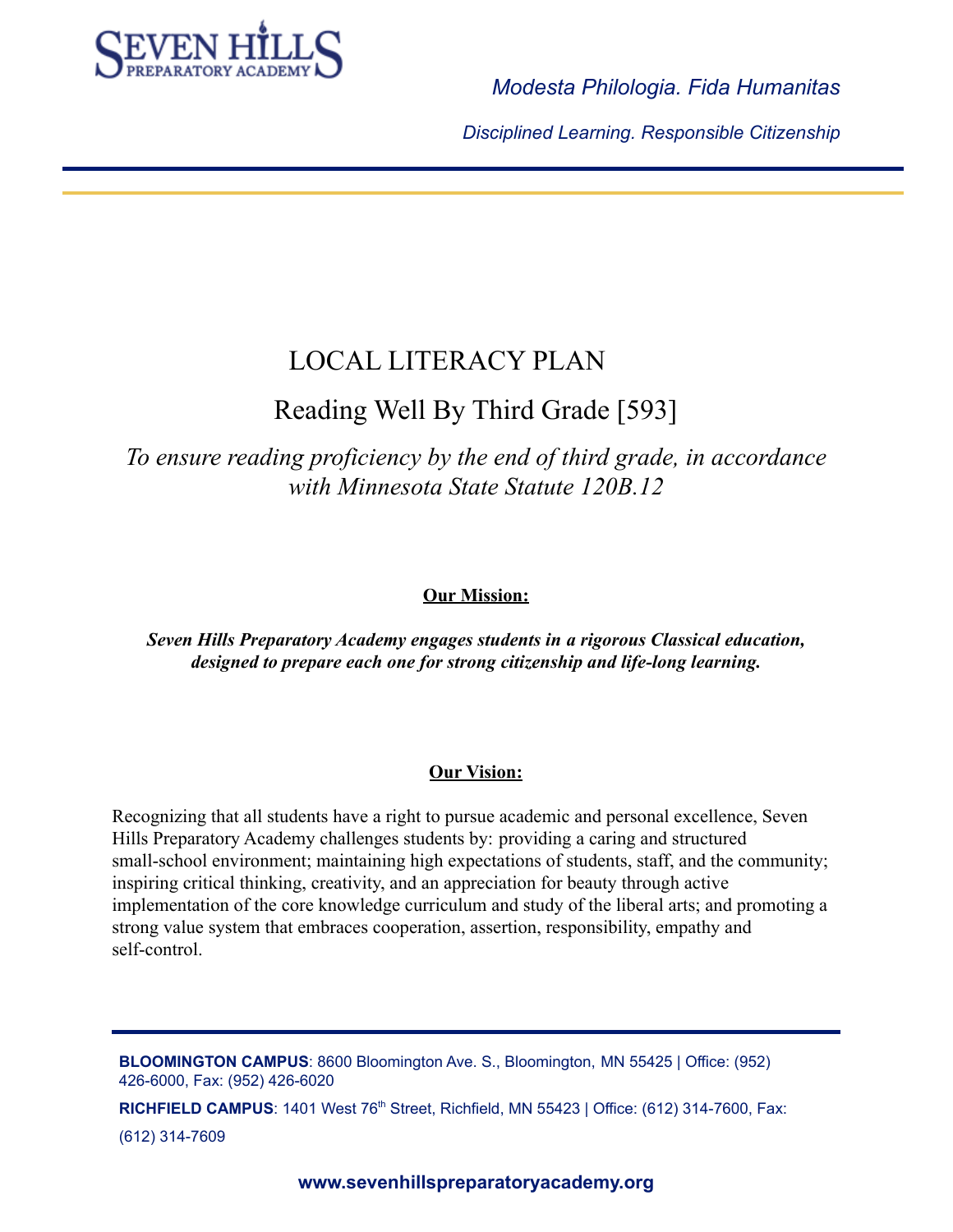

*Disciplined Learning. Responsible Citizenship*

#### *Overview*

Seven Hills Preparatory Academy (SHPA) is a public charter school with a Kindergarten - 5th Grade campus in Bloomington, Minnesota and a Kindergarten - 8th Grade campus in Richfield, Minnesota. Seven Hills opened in 2006 and has grown to over 600 students currently enrolled in grades K-3. *Friends of Education* authorizes and provides oversight for Seven Hills Preparatory Academy. Our authorizer is committed to student achievement and supporting the growth of Seven Hills.

The hallmark of Seven Hills is providing a classical education in an academically rigorous environment. As educators, parents, and as a community our goal is to support all students' literacy development.

Seven Hills utilizes current research and best practice in literacy development stemming from the findings of the National Reading Panel (2000). The five areas of concentration in reading development are: phonemic awareness, phonics, fluency, vocabulary, and comprehension instruction. Our selection of Fountas & Pinnell Guided Reading adheres to the findings of the NRP and focuses on areas of reading development.

To provide a well-rounded literacy program, Seven Hills uses the core knowledge sequence providing a wealth of literature, rich vocabulary, and extensive background knowledge. Additionally, Seven Hills uses the following curricula: Shurley Grammargrades 1-3, Words Their Way- K-5, Daily 5- grades K-5, Lucy Calkins Units of Study for Writing Workshop K-5, Song School Latin K-2, Latin for Children- grades 3-4, Minimus grade 5, Scholastic News grades K and 2, Time for Kids grades 1, 3-5.

#### *I. Statement of Goals and Objectives*

Pursuant to MN Statute 122A.06, Seven Hills Preparatory Academy is committed to providing comprehensively, scientifically-based reading instruction so that all students will achieve grade level proficiency and read well by Grade 3.

Seven Hills students receive high-quality, data-driven literacy instruction and are closely monitored to ensure that they are making appropriate progress. Interventions support students who need additional practice as well as those who are working above grade

**BLOOMINGTON CAMPUS**: 8600 Bloomington Ave. S., Bloomington, MN 55425 | Office: (952) 426-6000, Fax: (952) 426-6020

**RICHFIELD CAMPUS**: 1401 West 76<sup>th</sup> Street, Richfield, MN 55423 | Office: (612) 314-7600, Fax: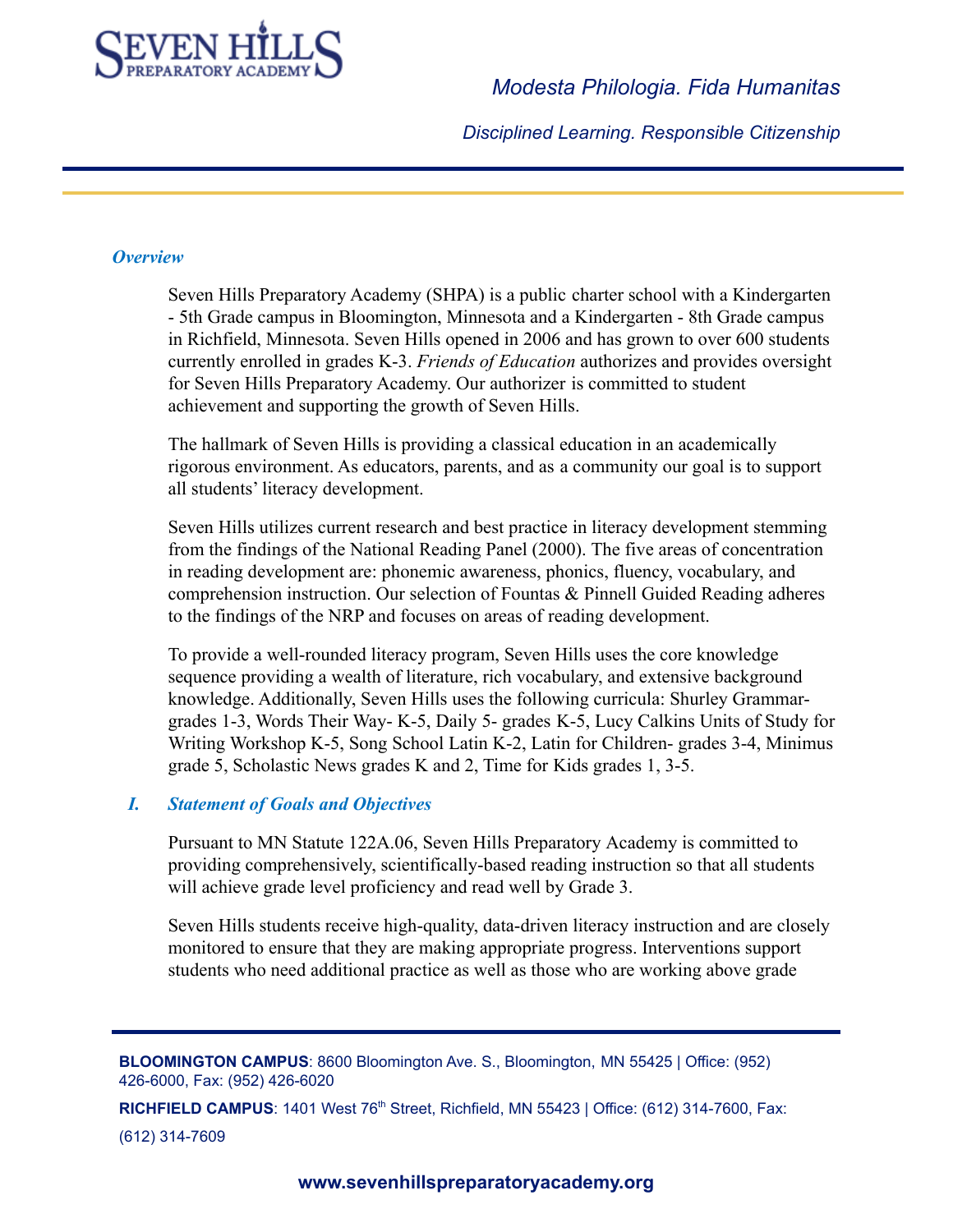

*Disciplined Learning. Responsible Citizenship*

level. Teachers have been thoroughly trained in the process of analyzing quarterly assessment data and families are kept abreast of student progress throughout the school year.

Seven Hills students are assessed according to Minnesota state academic standards. Common assessments are utilized to assess mastery of standards. Instruction is aligned to standards and teachers modify instruction based on data to ensure mastery of standards.

Both specific and embedded professional development supports and motivates teachers to to champion best practices in planning for and delivering individualized, rigorous literacy instruction.

#### *II. Statement of Process to Assess Students*

One of the key contributing factors to the success of Seven Hills is that the entire community supports a rigorous, structured and disciplined academic program, driven by data and assessments. In addition to standardized assessments, student achievement is measured in a variety of ways, both formally and informally. Typically, students are assessed in reading & math to assess mastery of state standards and benchmarks using district developed interim assessments three times annually. These assessments are the core of our data driven instructional model. They follow a process of review, predictions, analysis, and re-teaching by the classroom teachers. Teachers are guided through data analysis alongside their peer coaches and supported with best instructional practices when re-teaching material.

Data results supporting the success of the programs implemented at Seven Hills can be found in the MCA-III Reading, MCA- III Mathematics and MCA Science Test results on the school's website.

- 1. Student reading proficiency is measured by a variety of assessments including, but not limited to,
	- a. Minnesota Comprehensive Assessment (MCA-III) Reading
	- b. Fountas and Pinnell Benchmark Assessment System 2 (BAS-2)
	- c. Fry Sight Word assessment

**BLOOMINGTON CAMPUS**: 8600 Bloomington Ave. S., Bloomington, MN 55425 | Office: (952) 426-6000, Fax: (952) 426-6020

**RICHFIELD CAMPUS**: 1401 West 76<sup>th</sup> Street, Richfield, MN 55423 | Office: (612) 314-7600, Fax: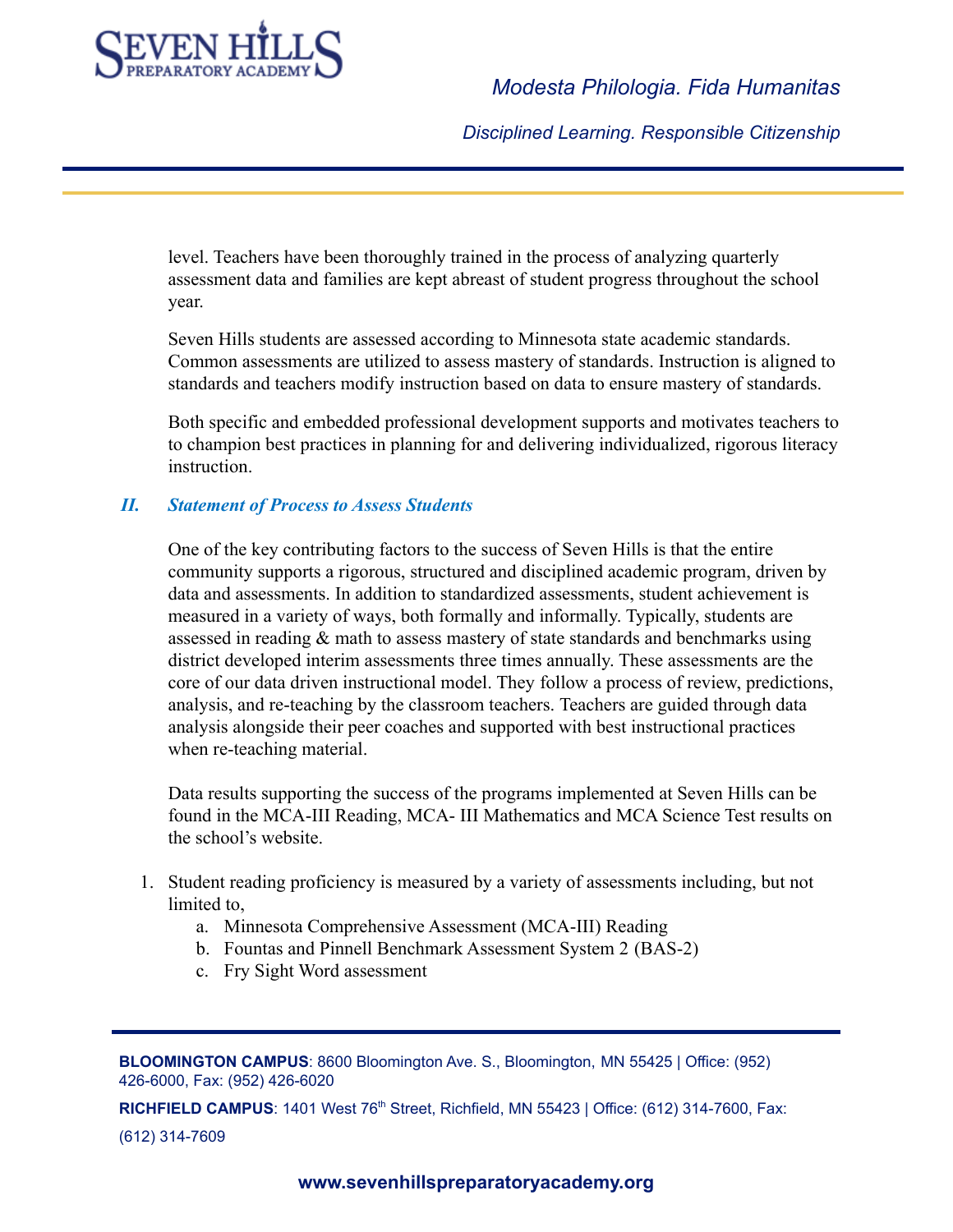

*Disciplined Learning. Responsible Citizenship*

- d. Qualitative Reading Inventory-4
- e. Interim Assessments (LEA developed)
- 2. Assessments will be administered by the school literacy specialists and appropriate classroom teachers at the following times throughout the school year and to the following students:
	- a. Minnesota Comprehensive Assessment III (MCA-III) Reading
		- i. Not Applicable in Kindergarten, First, and Second Grades
		- ii. Third, Fourth, and Fifth Grade Students
	- b. Fountas and Pinnell Benchmark Assessment System 2 (BAS 2)
		- i. Fall 2020, Winter 2021, and Spring 2021; and additionally throughout the school year as needed
		- ii. Kindergarten, First, and Second Grade students
	- c. Fry Sight Word assessment
		- i. Fall 2020,Winter 2021, and Spring 2021; and additionally throughout the school year as needed
		- ii. First, Second, and Third Grade Students
	- d. Qualitative Reading Inventory-4
		- i. Fall 2020,Winter 2021, and Spring 2021; and additionally throughout the school year as needed
		- ii. Third, Fourth, and Fifth Grade (Fall only) Students
	- e. Interim Assessments
		- i. Typically, three interim tests are administered per year. However, during the 2020-2021 school year only one interim assessment was administered to K-5 students at our Bloomington campus.
			- 1.) Kindergarten, First, and Second
			- 2.) The MCA-III item sampler was given as the Spring 2021 interim assessment in Third, Fourth, and Fifth Grades.
- 3. MCA-III Reading proficiency is determined by a student's achievement level (summary of the expected knowledge and skills of the typical Minnesota student scoring at the achievement level identified) as measured by their performance on the assessment
- 4. For all other assessments, proficiency is an expectation of meeting or exceeding

**BLOOMINGTON CAMPUS**: 8600 Bloomington Ave. S., Bloomington, MN 55425 | Office: (952) 426-6000, Fax: (952) 426-6020

**RICHFIELD CAMPUS**: 1401 West 76<sup>th</sup> Street, Richfield, MN 55423 | Office: (612) 314-7600, Fax: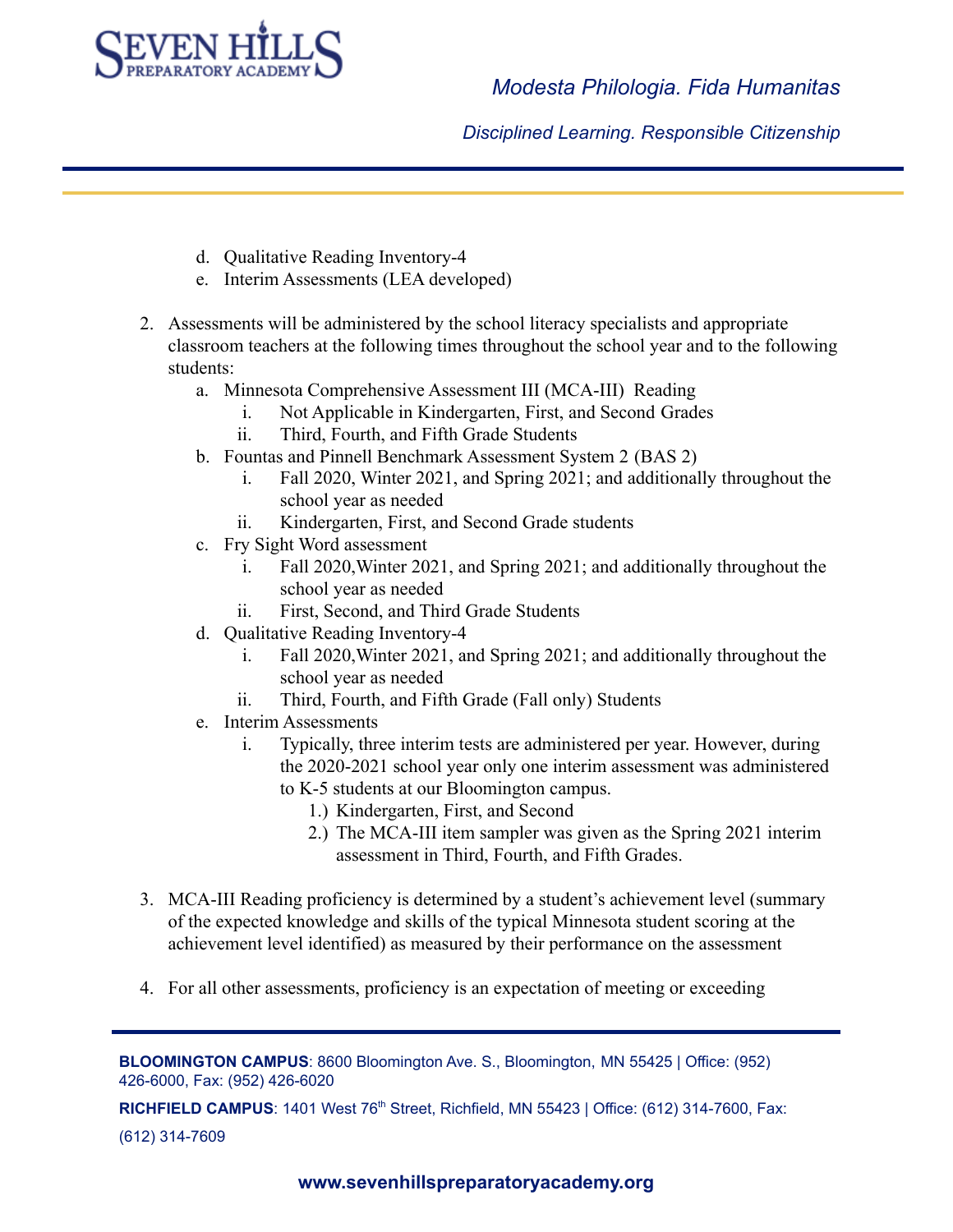

*Disciplined Learning. Responsible Citizenship*

building-set proficiency levels, specific to individual assessments and grades.

5. General assessment results are communicated based on quarterly intervals, in addition, classroom teachers and specialists are communicating on a weekly basis with guardians of students who are not meeting grade level expectations.

#### *III. Parental Notification and Involvement*

Seven Hills Preparatory Academy communicates with all families of students grades K-3 regarding literacy development in the following formats: through weekly teacher newsletters that specify what students are learning and working on in regards to literacy development, school newsletter – *The Chronicles*, and parent-teacher conferences. This communication includes letter sounds, phonics skills, sight words, fluency and comprehension skill practice for families to practice with their children at home. In addition, Seven Hills' website has teacher links and webpages for accessing additional literacy information. Seven Hills hosts annual curriculum events that educate parents and students in literacy development, such as: Civitas Fair, kindergarten round-up and parent-teacher conferences held in the fall and spring of each year. We have close to 100% attendance at our parent-teacher conferences and take this opportunity to review literacy development, assessment data, and support for the child's individual growth in literacy.

A quarterly report card documents students' progress in all areas of development and academic achievement. The report card indicates whether a student is exceeding, meeting, partially meeting, or not meeting grade-level benchmarks and/or Minnesota State Standards in reading. Parents receive their child's report card at parent-teacher conferences in the fall and spring, and via the mail the  $2<sup>nd</sup>$  and  $4<sup>th</sup>$  quarters. MCA results are mailed to the child's home in grades 3-5 by the fall, annually.

Students who are identified for remediation in reading, EL, or needing additional support are notified by the classroom teacher for parent involvement in the intervention or EL process. Parents will be given support staff and specialist contact information to follow-up on progress throughout each quarter. Student progress will be reviewed

**BLOOMINGTON CAMPUS**: 8600 Bloomington Ave. S., Bloomington, MN 55425 | Office: (952) 426-6000, Fax: (952) 426-6020

**RICHFIELD CAMPUS**: 1401 West 76<sup>th</sup> Street, Richfield, MN 55423 | Office: (612) 314-7600, Fax:

(612) 314-7609

**www.sevenhillspreparatoryacademy.org**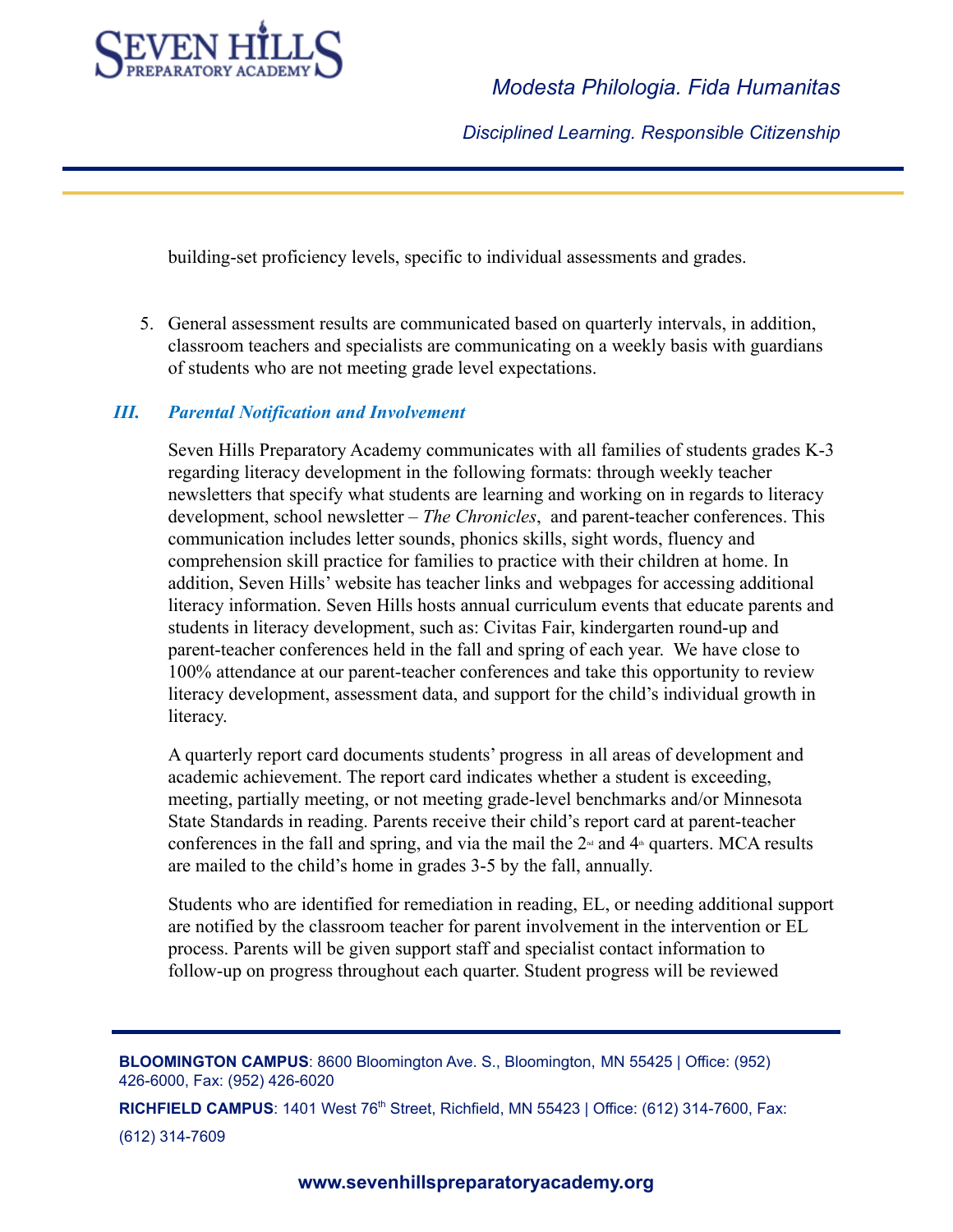

*Disciplined Learning. Responsible Citizenship*

quarterly with parent notification for feedback, input, and review of assessment data.

## *IV. Intervention and Instructional Support*

Seven Hills administers a robust school-wide literacy intervention model. Individual goal setting in reading progress and skill/concept mastery is conducted by individual classroom teachers and the literacy specialists, as needed. Special education and EL teachers may also participate in goal setting and instructional planning. Teachers communicate student goals with students and their parent/guardian(s) for understanding and home/school support for a child's individual progress in reading.

Small group reading instruction (i.e. guided reading groups) supports school-wide individualized instruction for all learners. For the 2020-2021 school year, during the COVID-19 pandemic, literacy interventions were administered slightly differently than usual as our LEA shifted between hybrid, distance, and in-person models. The Bloomington campus literacy specialists offered Tier 2 and Tier 3 interventions at two specific grade levels. In comparison, the literacy specialists on our Richfield campus shared support of Tier 2 and Tier 3 students across all grade levels.

In addition, some students received supplementary tiered instruction from special education, EL, and/or literacy specialists. This includes a push-in or a pull-out model as indicated by their level of need and services. Educational assistants are utilized to support reading instruction and assessment of students as determined by the teacher and/or administration.

Collaboration between classroom teachers, special education case managers, remediation specialists, paraprofessionals and administration is necessary for school wide planning of reading instruction. Weekly grade level team meetings, bi-monthly professional learning communities and faculty meetings enhance collaboration school wide. This includes the development of the school schedule for instructional minutes of literacy and provisions for additional services.

**BLOOMINGTON CAMPUS**: 8600 Bloomington Ave. S., Bloomington, MN 55425 | Office: (952) 426-6000, Fax: (952) 426-6020

**RICHFIELD CAMPUS**: 1401 West 76<sup>th</sup> Street, Richfield, MN 55423 | Office: (612) 314-7600, Fax: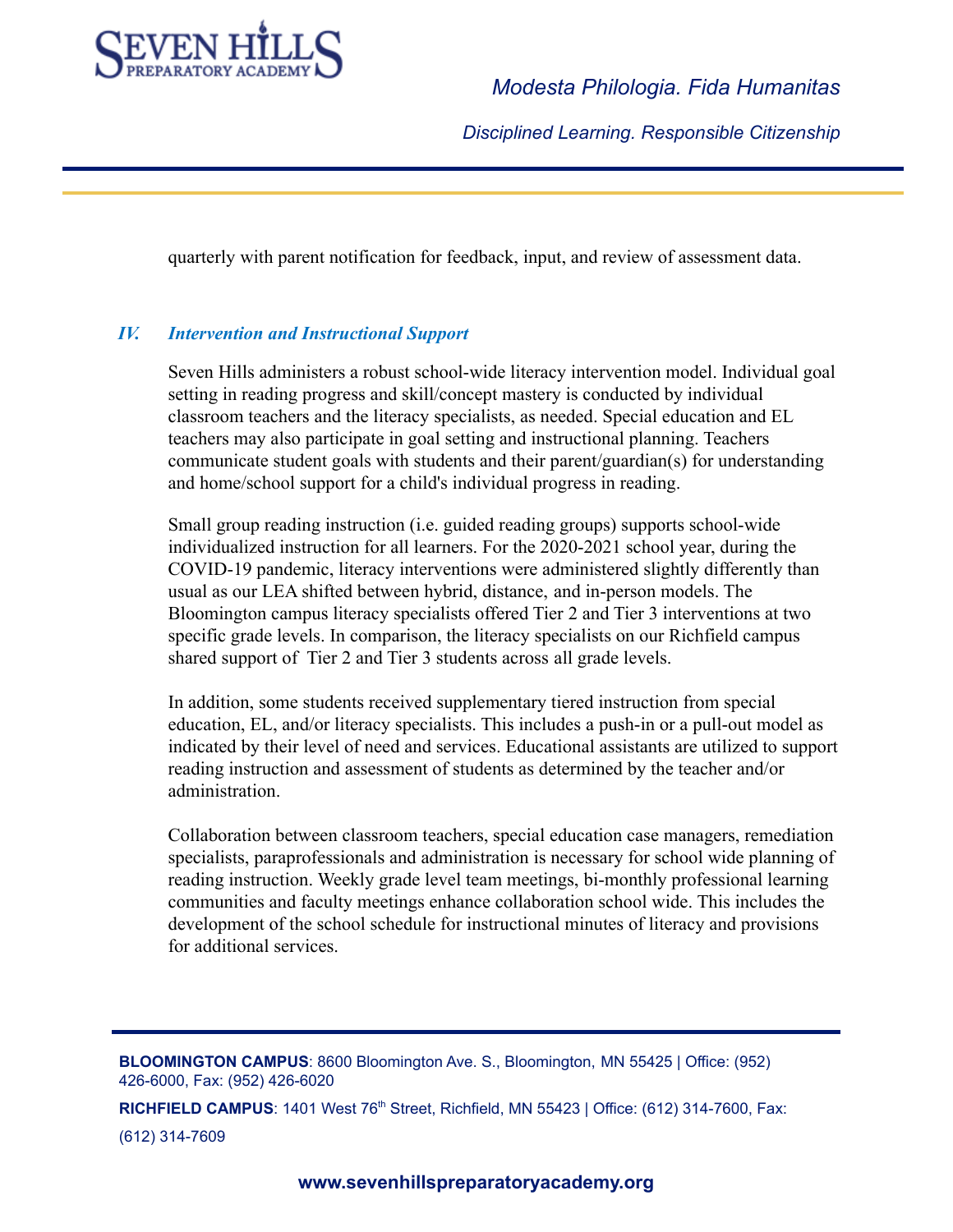

*Disciplined Learning. Responsible Citizenship*

Interventions begin in the classroom by the teacher and continue through the literacy specialists, EL, and special education services, as needed. All students have access to instructional support and additional services as needed for their reading development.

Interventions are provided by licensed teachers. Services may be provided within the regular classroom, or outside the classroom as deemed appropriate to meet the individual student's needs. The duration and frequency of the intervention(s) depends on individual student needs.

#### *V. Professional Development on Scientifically-Based Reading Instruction*

Seven Hills provides professional development in scientifically-based reading instruction for all teachers, with emphasis on students to read well by grade 3. Teachers implement scientifically-based reading instruction and best practices in literacy development for all K-5 students.

Seven Hills has three full-time literacy specialists at our Bloomington campus, and one full-time and one part-time literacy specialists at our Richfield campus who work directly with teachers and students to facilitate reading instruction. Additionally, they provide services for students who need supplemental reading support and/or interventions in literacy skills and concepts.

School-wide professional development in the areas of reading  $\&$  language arts, include but are not limited to the following:

- 1. Assessment and Gathering Data a. Fountas & Pinnell Benchmark Assessment System 2 for reading assessments in K-2 grades, [BAS-2]
	- b. Quality Reading Inventory 4 for reading assessments in 3-5 grades, [QRI-4]

**BLOOMINGTON CAMPUS**: 8600 Bloomington Ave. S., Bloomington, MN 55425 | Office: (952) 426-6000, Fax: (952) 426-6020

**RICHFIELD CAMPUS**: 1401 West 76<sup>th</sup> Street, Richfield, MN 55423 | Office: (612) 314-7600, Fax: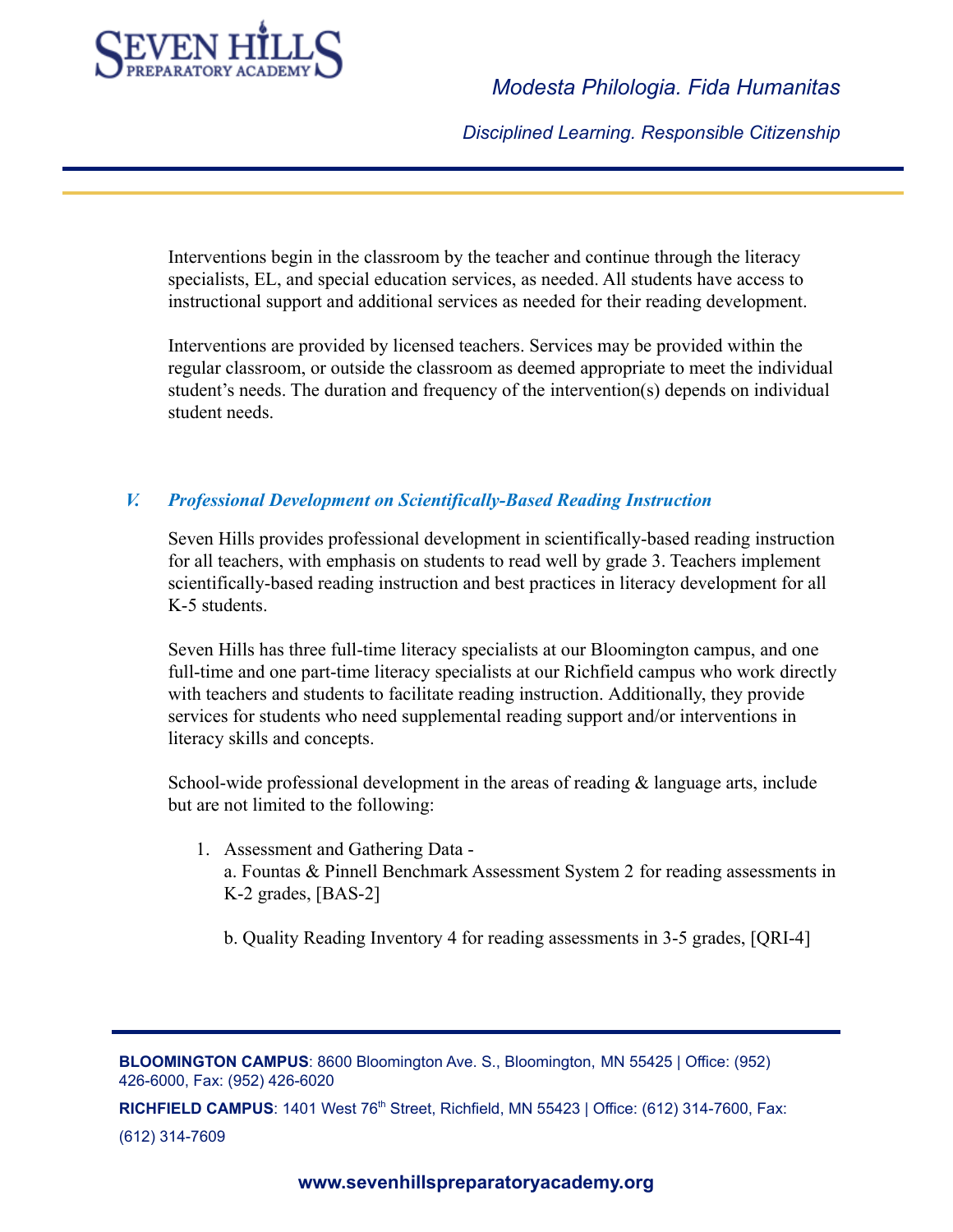

*Disciplined Learning. Responsible Citizenship*

c. Interim Assessments- administered quarterly, developed by teachers using MN standards in Language Arts & Literacy, {DDI Model] Bambrick-Santoyo, Paul. (2010). *Driven By Data: A Practical Guide to Improve Instruction*. Jossey-Bass Publishing.

d. Minnesota Comprehensive Assessment results for Reading in grades 3-5, [MCA-III]

e. Formative and summative assessments in classroom instruction of literacy

f. Informal assessments include teacher observations, running records, sight word and letter sound inventories.

2. Implementation of strategies a. The Report of The National Reading Panel. (2001),[NRP]. <http://www.nichd.nih.gov/publications/nrppubskey.cfm16>

Five essential components of an effective reading model are: phonemic awareness, phonics, vocabulary development, fluency, and comprehension strategies. Professional development is provided to teachers and staff by the literacy specialists, focusing on these components.

- 1. Guided reading leveled library is utilized for reading instruction in grades, K-5. Scholastic Guided reading leveled library for fiction, non-fiction, and content Fountas, Irene, and Pinnell, Gay S. (1996) *Guided Reading - Good First Teaching for All Children.* Heinemann Publishing.
- 2. *Reading Power* is a resource for teachers in teaching comprehension strategies both fiction and non-fiction. Gear, Adrienne (2008) *Reading Power.* Pembroke Publishers.
- 3. *The Daily 5* strategy is used in grades, K-2 for literacy instruction. Boushey, Gail, and Moser, J. (2006) *The Daily 5: Fostering Literacy Independence in the Elementary Grades.* Stenhouse Publishers.

**BLOOMINGTON CAMPUS**: 8600 Bloomington Ave. S., Bloomington, MN 55425 | Office: (952) 426-6000, Fax: (952) 426-6020

**RICHFIELD CAMPUS**: 1401 West 76<sup>th</sup> Street, Richfield, MN 55423 | Office: (612) 314-7600, Fax: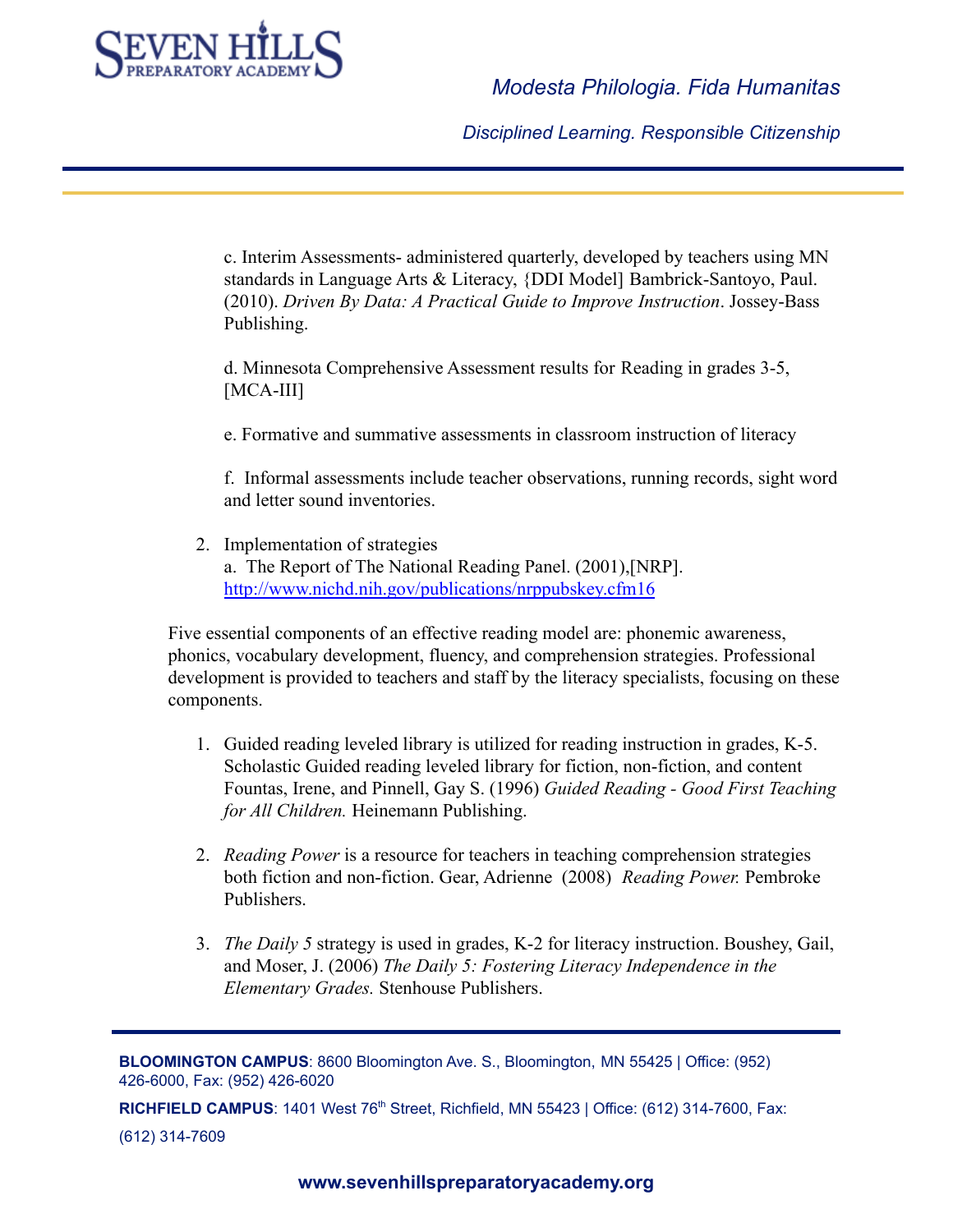

*Disciplined Learning. Responsible Citizenship*

## *VI. Curriculum and Instruction System*

Seven Hills implements the Scholastic Guided Reading Program, whereby teachers support the reader's development of effective strategies for processing texts at increasingly challenging levels of difficulty. The teacher works with a small group of children who demonstrate similar reading processes and are able to read similar levels of text with support. The ultimate goal in guided reading is to help children learn how to use independent reading strategies successfully. The guided reading program is aligned with core knowledge that focuses on building knowledge and greater understanding in a systematic, structured, cohesive, and consistent manner. The program further instills in the young reader a lifelong interest in reading and literature.

1. Word Study: Kindergarten through Fifth Grades

Words Their Way is a framework that provides a developmental approach to phonics, vocabulary and spelling instruction and offers a teacher-directed, student-centered plan for word study.

- 2. Grammar: First through Fourth Grades Shurley English is a sequentially oriented curriculum that incorporates the use of rhythm, repetition and student teacher interaction in teaching all aspects of grammar, incorporating Minnesota State Standards.
- 3. Writing: Kindergarten through Fifth Grade In Kindergarten through Fifth grade, Lucy Calkins Writer's Workshop is used as a resource to implement writing instruction.
- 4. Classical Literature: Kindergarten through Fifth Grade The school's mission and vision statements contemplate in-depth studies, as appropriate at each grade level, of the volumes of classical literature comprising a *Core Knowledge* library. This includes original texts such as the Declaration of Independence. Literature in a fully integrated classroom supplements the core knowledge sequence and dovetails with the Scholastic Guided Reading Program.

**BLOOMINGTON CAMPUS**: 8600 Bloomington Ave. S., Bloomington, MN 55425 | Office: (952) 426-6000, Fax: (952) 426-6020

**RICHFIELD CAMPUS**: 1401 West 76<sup>th</sup> Street, Richfield, MN 55423 | Office: (612) 314-7600, Fax: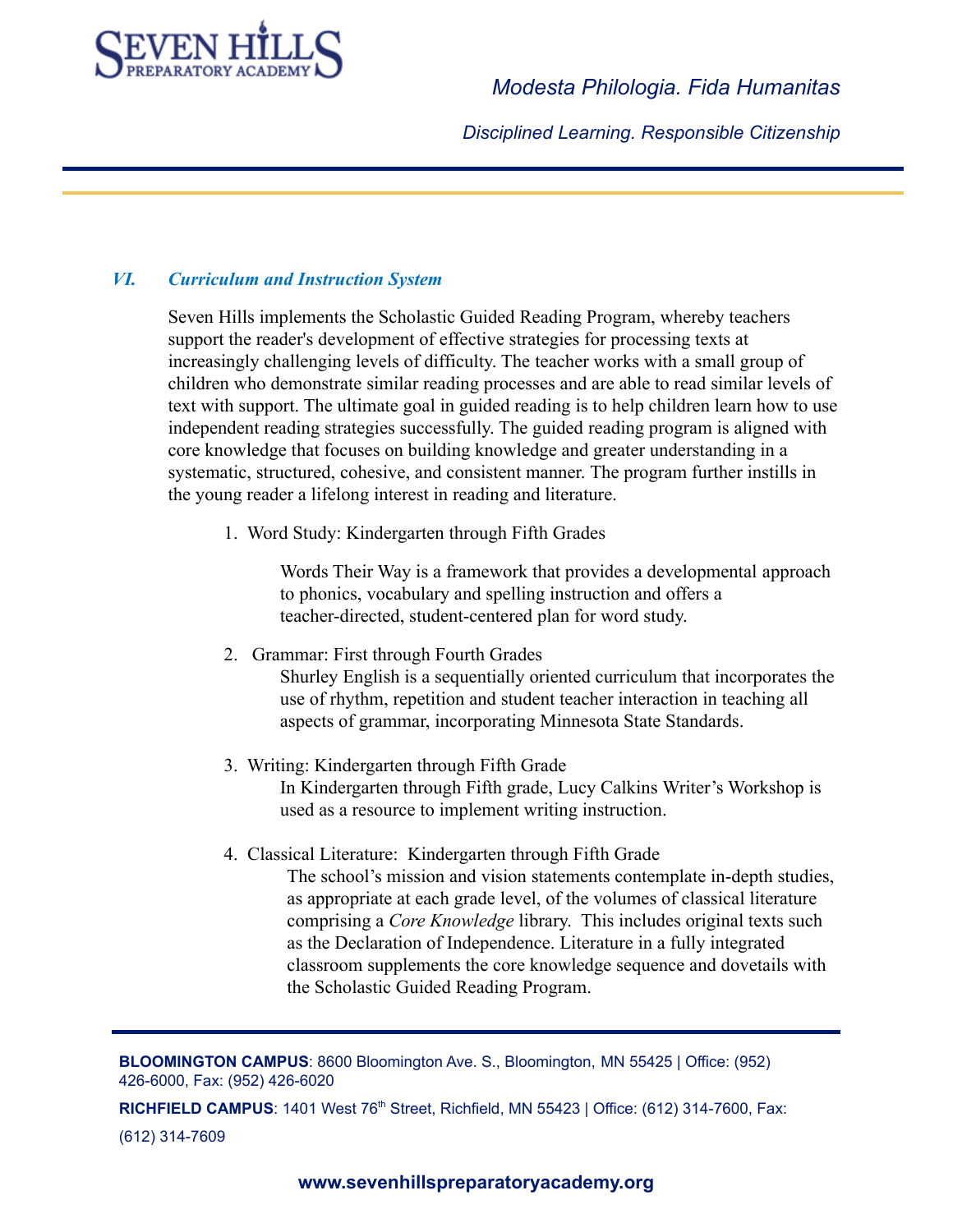

*Disciplined Learning. Responsible Citizenship*

#### *VII. Student Support System for EL Learners*

Seven Hills assesses all English learners using the WiDA-ACCESS Placement Test (W-APT), ACCESS, and the Alternate ACCESS. The W-APT is the placement test used to screen students for English Language proficiency. Students who have been identified as English learners will be administered the W-APT in the fall of the incoming year. This placement test identifies the level of development in English Language acquisition.

Assessing Comprehension and Communication in English State-to-State for English Learners (ACCESS for ELLs) is a secure test given to students K-12, identified as EL learners. Indeed, if EL students receive additional special education services they may be eligible to take the Alternate ACCESS test.

2011-2012 was the first year English language services were supported by the Seven Hills LEA. As of now, our EL interventions are administered by two full-time EL teachers (one on each campus) and an additional part-time EL teacher at our Bloomington Campus. EL staff provides small group and one-on-one support to qualified students.

*W-APT test items are written from the model performance indicators of WIDA's five English Language Proficiency (ELP) standards: Social & Instructional Language, Language of Language Arts, Language of Mathematics, Language of Science, and Language of Social Studies*

*Test forms are divided into five grade-level clusters: Kindergarten, Grades 1-2, Grades 3-5, Grades 6-8, and Grades 9-12*

*Each form of the test assesses the four language domains of Listening, Speaking, Reading, and Writing. The W-APT is designed to be individually administered and adaptive, meaning that parts of the test may be discontinued as soon as the student reaches his or her performance "ceiling." [www.wida.us](http://www.wida.us)*

**BLOOMINGTON CAMPUS**: 8600 Bloomington Ave. S., Bloomington, MN 55425 | Office: (952) 426-6000, Fax: (952) 426-6020

**RICHFIELD CAMPUS**: 1401 West 76<sup>th</sup> Street, Richfield, MN 55423 | Office: (612) 314-7600, Fax: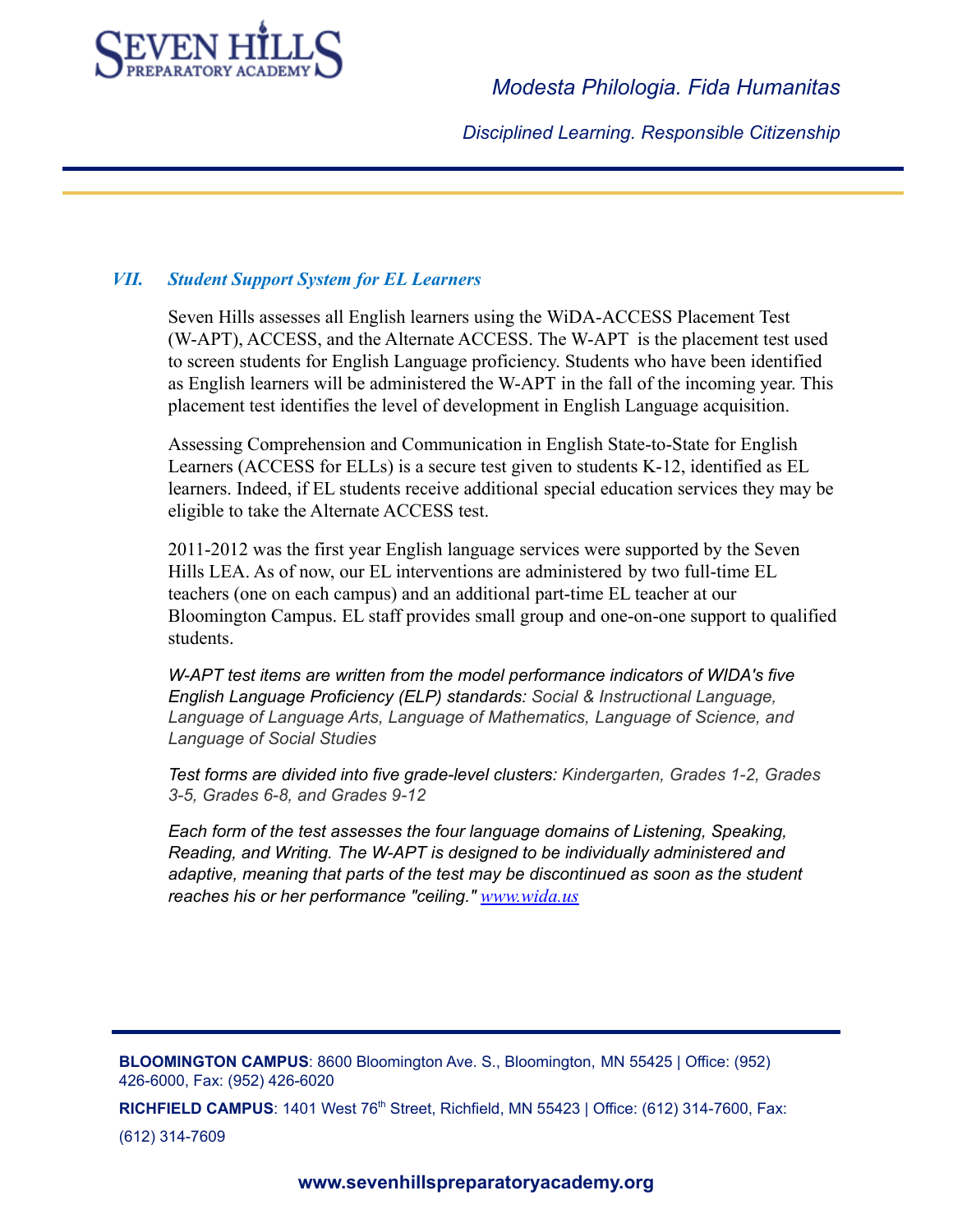

*Disciplined Learning. Responsible Citizenship*

Based on placement tests and ACCESS results, students who are identified as ELLs will receive services. Currently, 15% of the LEA's elementary school population receives EL services. For 2020-2021, our test results from ACCESS will be shared with teachers to help continue the development of our EL program.

#### *VIII. Communication System for Annual Reporting*

Seven Hills Preparatory Academy will post the local literacy plan on the school's web page at [www.sevenhillspreparatoryacademy.org](http://www.sevenhillspreparatoryacademy.org). Our campus principals and assistant principals will be designated as the official contacts for our reading program. Plan changes and or updates will be posted accordingly. Data submissions will be sent to the Minnesota Department of Education on reading progress and student achievement as required by MN Statute 120B.12.

Seven Hills submits an annual report to Friends of Education, the MDE, and the Office of the Commissioner. The annual report will be posted on our website.

The school reports assessment and student achievement in reading to the parent community and the public through the school newsletter, *The Chronicles*, and our school website.

**BLOOMINGTON CAMPUS**: 8600 Bloomington Ave. S., Bloomington, MN 55425 | Office: (952) 426-6000, Fax: (952) 426-6020

**RICHFIELD CAMPUS**: 1401 West 76<sup>th</sup> Street, Richfield, MN 55423 | Office: (612) 314-7600, Fax: